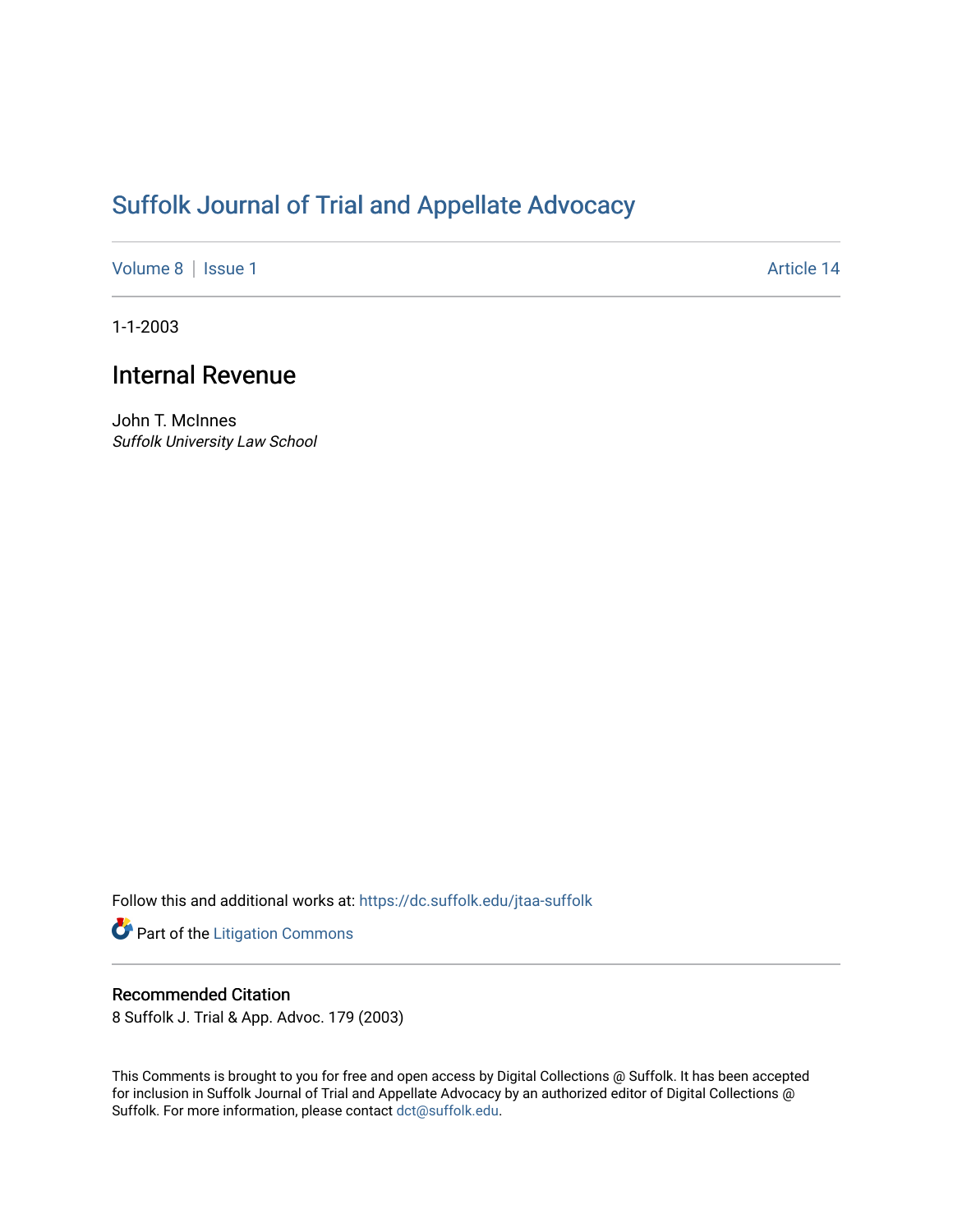Internal Revenue - IRS Aggregate Estimates of Unreported Employee Tip Income to Determine Employer FICA Liability Now Constitutional - *United States v. Fior D'Italia, Inc.,* 122 **S.** Ct. 2117 (2002)

The Internal Revenue Service ("IRS") is empowered to calculate and collect all unpaid federal taxes.' One such tax is the Federal Insurance Contribution Act ("FICA") tax.2 In the case of *United States v. Fior D'Italia, Inc.<sup>3</sup>*the United States Supreme Court considered whether the IRS could make an aggregate estimate of restaurant worker unreported tip income for the purpose of collecting the employer's portion of the FICA tax.4 The Supreme Court held the IRS' aggregate estimation of unreported tip income was reasonable and therefore, constitutional.<sup>5</sup> The IRS can now estimate unreported tip income and require an employer to pay FICA tax based on the estimate.'

The IRS determined that Fior D'Italia ("Fior") underpaid their FICA taxes for the years 1991 and 1992.<sup>7</sup> The IRS investigation concluded the restaurant employees had disclosed less tip income than was listed on Fior's credit card receipts.<sup>8</sup> Consequently, the IRS used an estimation technique to determine the actual amount of FICA tax that Fior owed for the years in question.9 The IRS, however, did not adjust the employee's FICA tax liability to reflect the estimation.<sup>10</sup> Fior challenged the legality of the method the IRS used to make the estimation in Federal District Court.<sup>11</sup>

8 *Fior D'Italia, Inc.,* 242 F.3d at 846, *rev'd,* 122 S. Ct. 2117. In 1991 the tips that were charged to a credit card totaled \$364,786 and the reported tips totaled \$274,181. *Id.* at 846 n.2. In 1992 the tips that were charged to a credit card totaled \$338,161 and the reported tips totaled \$220,845. *Id.* The IRS forces employees to disclose their tip income on Form 4070 if no other means are made available by the employer. I.R.C. **§** 6053(a) (2002); Treas. Reg **§** 31.6053-1(b)(2)(i) (2001).

<sup>&</sup>lt;sup>1</sup> *See* United States v. Nat'l Bank of Commerce, 472 U.S. 713, 720 (1985) (holding affirmative action allowable for IRS collection of unpaid taxes).

<sup>2</sup>*See* I.R.C. **§** 3111 (a) (2002) (defining obligation of employer to pay FICA tax).

 $\frac{3}{4}$  122 S. Ct. 2117, 2121 (2002).

*<sup>4</sup>See id.* at 2121.

<sup>&</sup>lt;sup>5</sup> *See id.* at 2127 (holding Fior's argument insufficient to show IRS abuse of power). The relevant provisions of the I.R.C. grant authority to the IRS to use the aggregate method as long as the method is reasonable. *id.* Fior still has the right to dispute the accuracy of the estimation. *Id.*

<sup>6</sup>*Fior D'Italia Inc.,* <sup>122</sup>**S.** Ct. at 2121.

**<sup>7</sup>**Fior D'Italia v. United States, 21 F. Supp. 2d 1097, 1098 (N.D. Cal. 1998), *affd,* 242 F.3d 844 (9th Cir. 2001), *rev'd,* 122 S.Ct. 2117 (2002). The IRS determined that Fior owed additional FICA taxes of \$11,976 for the year 1991 and \$11,286 for the year 1992. *Id.* Fior paid a portion of the tax under protest and initiated a suit for refund. *Id.*

*<sup>9</sup> See Fior D'Italia, Inc.,* 21 F. Supp. 2d at 1098 (outlining IRS rationale for estimating).

*<sup>10</sup> Fior D'Italia, Inc.,* 21 F. Supp. 2d at 1098. *11 d.*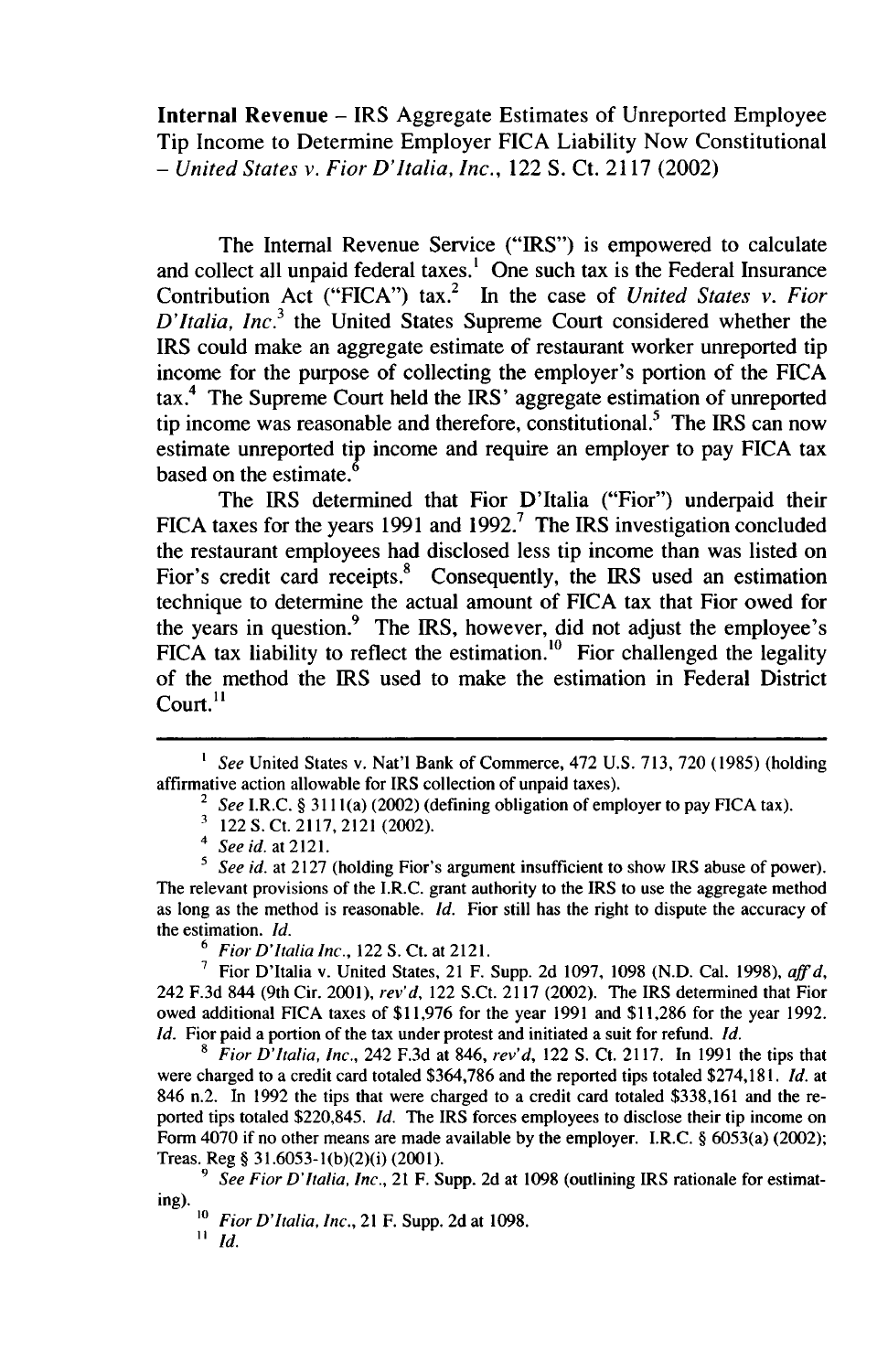The method the IRS used to determine Fior's FICA tax liability for the years 1991 and 1992 reflected an understanding that every customer tipped and that all of the tip income was subject to FICA tax liability.<sup>12</sup> The IRS determined the average tip rate for each given year based on the reported tips.13 This average was then applied to Fior's gross receipts for each year in question.<sup>14</sup> The method used by the IRS is considered an aggregate method and is sanctioned by the Internal Revenue Code ("I.R.C.") as long as the method is reasonable.<sup>15</sup> The aggregate method is in stark contrast to the typical method used by the IRS for calculating an employer's FICA tax liability.<sup>16</sup> An employer's FICA tax usually mirrors the individual employee's FICA tax on an employee-by-employee basis.<sup>17</sup>

The district court agreed with Fior holding that the IRS had exceeded its authority by using the aggregate estimation method for determining Fior's FICA tax liability and the Ninth Circuit Court of Appeals affirmed the decision.<sup>18</sup> The district court held that Congress had expressed its intention that the employer's **FICA** tax liability should mirror that of the individual employee's.<sup>19</sup> The reasoning of both lower courts was based on the proposition that the ultimate beneficiary of the **FICA** tax was the employee.<sup>20</sup> Therefore, it stood to reason that an employer would only be responsible for an equal contribution to the Social Security Insur-

 $\frac{14}{15}$  *Id.* 

*See I.R.C.* §6201(a) (2002) (authorizing assessments on unpaid taxes). The IRS is allowed to use any method for the calculation of the unpaid taxes as long as it is reasonable. *See, e.g.,* Dodge v. Comm'r, **981 F.2d 350, 353-54** (8th Cir. **1992)** (holding bank deposits as method of estimation reasonable); Erickson v. Comm'r, **937 F.2d** 1548, **1551** (10th Cir. **1991)** (holding estimate of money paid derived from marijuana in possession reasonable); Pollard v. Comm'r, **786 F.2d 1063, 1066 (11** th Cir. **1986)** (holding donation totals as method of estimation reasonable); Gerardo v. Comm'r, **552 F.2d** 549, **551-52** (3rd Cir. **1977)** (holding assessment of illegal gambling revenue for estimation reasonable); Mendelson v. Comm'r, **305 F.2d 519, 521-22** (7th Cir. **1962)** (holding gross receipts divided **by** average restaurant tip percentage reasonable method for determining unreported tips).

*See Fior D'Italia, Inc., 21 F. Supp. 2d at 1099 (instructing on usual means of de*termining employer **FICA** tax for tips). While the aggregate method calculates the employer's liability with regard to all of the employees, the typical method is to impose the liability on an employee-by-employee basis. *Id.*

**17** *Id.*

18 *Id.* at 1104 (reasoning I.R.C. mandates employer **FICA** tax based on individual assessment of employee tips); *Fior D'ltalia, Inc.,* 242 **F.3d** at **852** (holding Congressional authorization required for aggregate method).

*19 See Fior D'Italia, Inc.,* 21 F. Supp. **2d** at **1101** (reasoning if Congress intended aggregate accounting they would have included it in I.R.C.).

See id. at 1104 (emphasizing FICA tax not for revenue building). The district court reasoned that, because the beneficiary of social security benefits is the employee, the tax should be based on the individual employee's contribution. *Id.*

<sup>&</sup>lt;sup>12</sup> *See id.* (including all payments in total and dividing total by tip percentage).

*<sup>13</sup> See Fior* D'Italia, *Inc.,* 242 **F.3d** at 846 (dividing total tips charged per year **by** total number of receipts). In **1991** the average tip rate was 14.49% and in **1992** the average tip rate was 14.29%. *Id.*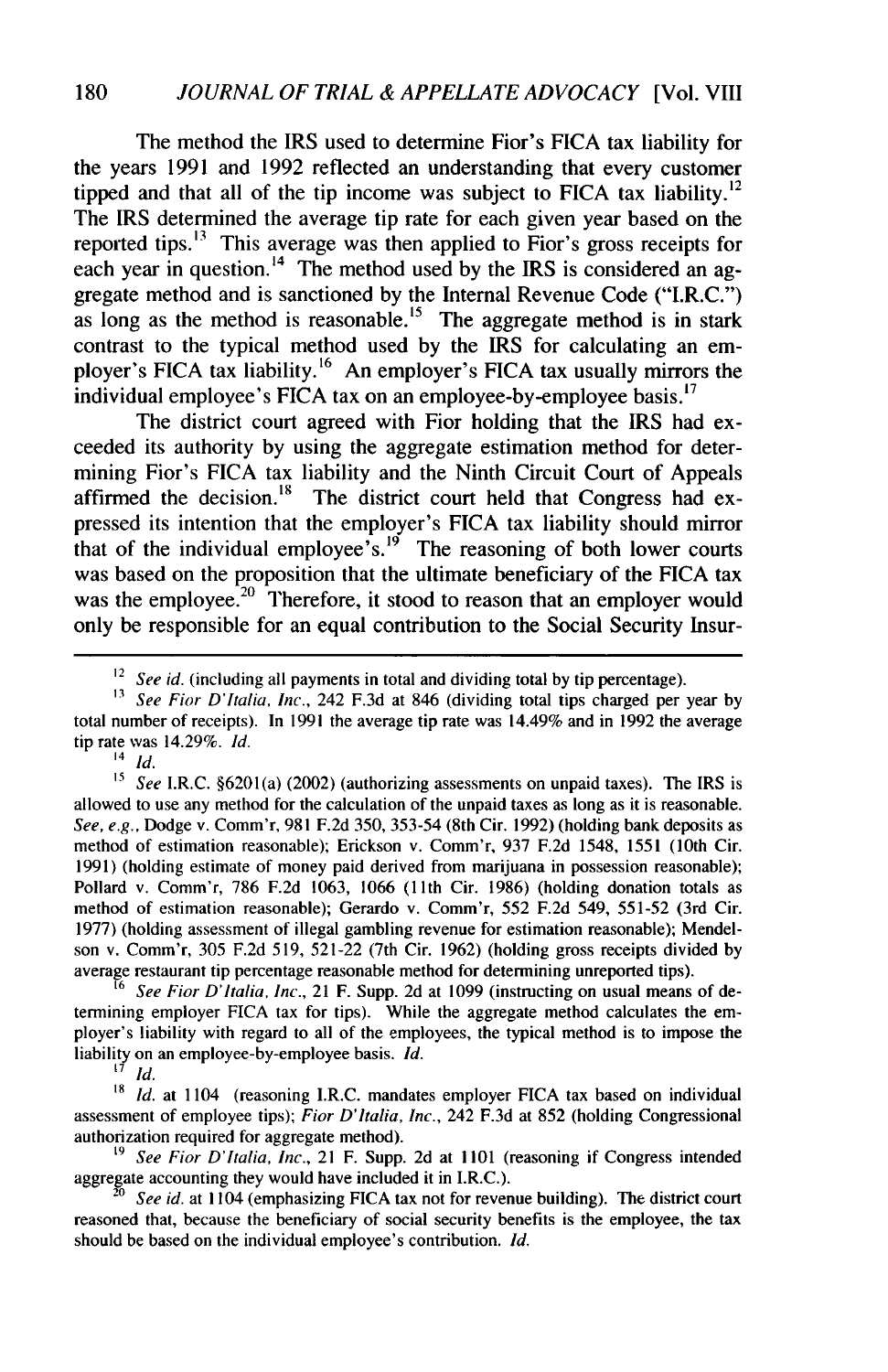ance Fund that the employee paid.<sup>21</sup> The lower courts based their decisions on an interpretation of the relevant provisions of the I.R.C. that demanded the employee and employer contributions mirror each other.<sup>22</sup> The Supreme Court granted certiorari and reversed the Ninth Circuit, holding that the I.R.C. allowed for aggregate estimations and that mutuality was not required between the employer's contribution and the employee's contribu-

Tip income has always been subject to federal income tax, but, only recently has it been subject to FICA tax.<sup>24</sup> In 1965, Congress amended the I.R.C. to include tip income for the purpose of calculating the employee's FICA tax liability.<sup>25</sup> The employer, however, was not responsible for an equal contribution.<sup>26</sup> A 1977 amendment to the I.R.C. required employers to pay FICA tax on a portion of their employee's tip income.<sup>27</sup> The portion was equivalent to the employee's income up to the federal minimum wage amount.<sup>28</sup> Finally, in 1987 Congress amended the statute once again to require an employer to pay the same FICA tax that the employee is responsible for, regardless of whether the tip income exceeded the federal mini-

*<sup>23</sup>Fior D'Italia, Inc.,* 122 S. Ct. at 2123. The Supreme Court found Fior's linguistic argument unpersuasive because there were other instances in the I.R.C where the employee's wages were referred to in the plural. *Id.*

<sup>24</sup>*See* Bubble Room, Inc. v. United States, 36 Fed. **Cl.** 659, 672 (1996), *rev'd,* <sup>159</sup> F.3d 553 (1998) (citing history of FICA liability on tip income).

25 *See id.* (noting shift in treatment of tip income regarding FICA tax). The IRS accounts for the employee's tip income when the statement documenting the income was given to the employer. I.R.C. § 6053(a) (2002). If the employee does not provide a statement, the IRS accounts for the income at the time of receipt. *Id.* The employer would then withhold the appropriate **FICA** tax. *Id.* The reason for the shift in policy was to allow tipped employees the benefit of the Social Security system. Morrison Rests., Inc. v. United States, 918 F. Supp. 1506, 1512 (S.D. Ala. 1996), *rev'd,* 118 F.3d 1526 (1 1th Cir. 1997).

<sup>26</sup>*See Bubble Room, Inc.,* 36 Fed. **Cl.** at 673 (citing Social Security Amendment of 1965, Pub.L. No. 89-97, Title III, § 313(c)(4), 79 Stat. 286, 383 (1965)); *see also Morrison Rests., Inc.,* 918 F. Supp. at 1512.

27 *See Bubble Room, Inc.,* 36 Fed. **Cl.** at 673 (noting first time employer liable for FICA tax on tips); *see also Morrison Rests., Inc.,* 918 F. Supp. at 1512. The Social Security Amendments of 1977 were the statutes that changed the treatment of tips by the I.R.C. *See* Bubble *Room, Inc.,* 36 Fed. **Cl.** at 673.

28 *See Bubble Room, Inc.,* 36 Fed. **Cl,** at 673 (explaining all tips above minimum wage not subject to employer FICA tax); *see also Morrison Rests., Inc.,* 918 F. Supp. at 1512 (outlining changes to I.R.C.).

tion. $^{23}$ 

<sup>&</sup>lt;sup>21</sup> *See id.* at 1103 (claiming legislative intent was equal liability on employer and employee).

 $\mu^2$  *Id.* at 1100. Section 3111 of the I.R.C., which imposes the employer portion of the FICA tax, refers to employees as individuals. I.R.C. § 3111 (2002). Further, § 3121(q), which imposes employer FICA liability on tip income, refers to individual employee's tip income. I.R.C. § 3121(q) (2002). The court held the language of these sections indicated the legislative intent for employee and employer FICA liability was to mirror each other. *Id.* at 1104.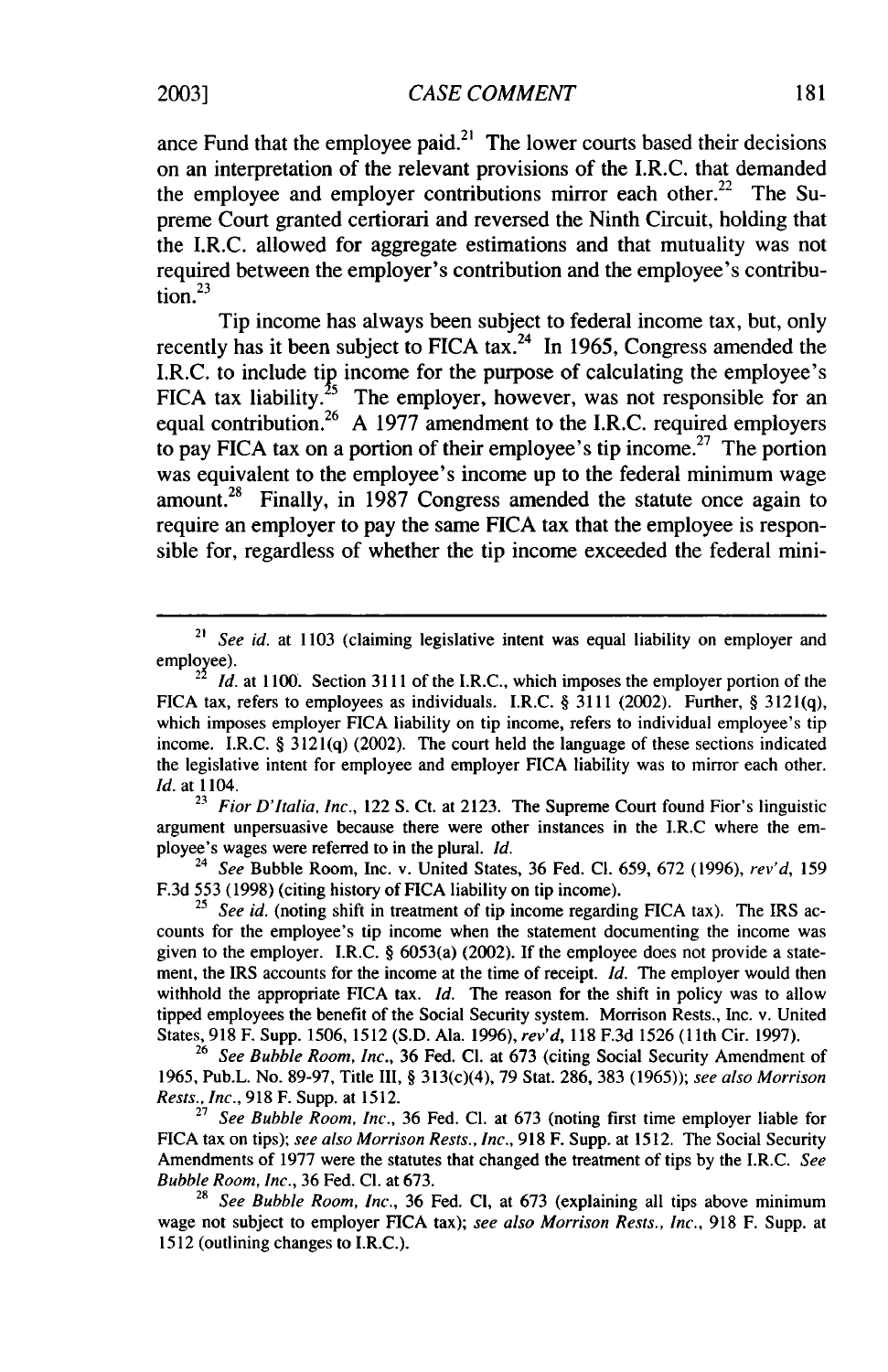mum wage. $^{29}$  Consequently, the constitutionality of an aggregate method for calculating an employer's FICA tax liability was not relevant until 1987.30

The relevant provisions of the I.R.C. that currently address employer and employee liability for FICA tax empower the IRS to collect the employer and employee taxes separately and does not require that they mirror each other.<sup>31</sup> The employer's obligation to pay the FICA tax is listed in the I.R.C. in a completely different section than the obligations of the employee.<sup>32</sup> Further, there is a longer statute of limitations allowed for the IRS to pursue the unpaid FICA tax of an employer than there is to pursue the employee.<sup>33</sup> This effectively allows the IRS to collect the FICA tax from the employer where no such tax has been collected from the employee or credited to the employee's social security account.<sup>34</sup> An aggregate method for determining FICA tax liability is not specifically listed in the I.R.C., but neither is it prohibited.<sup>35</sup> The assessment of an employer's

32 *See Morrison Rests., Inc.,* 118 F.3d at 1529; *330 West Hubbard Rest. Corp.,* 37 F. Supp. 2d at 1054; *see also Bubble Room, Inc.,* 159 F.3d at 555.

**<sup>31</sup>***See* I.R.C. § 3121(q) (2002) (starting limitations period for collection of employer FICA obligation at IRS demand notice). The IRS demand could occur after the expiration of the time limitation for collecting the FICA tax from the employee. *See Fior D'Italia, Inc.*, 242 F.3d at 850.

See I.R.C. § 3121(q) (2002) (indicating no limitation on IRS for timing of demand). The FICA tax obligation is not intended as a retirement fund for a specific employee. *See Bubble Room, Inc.,* 159 F.3d at 565. While the amount contributed will alter the amount received at retirement, the purpose of the Social Security Act has further reaching implications. *See id.* Money paid into the Social Security system is used to support retired and disabled people presently; therefore, FICA obligations of the employer are not earmarked for the employee specifically and may be collected independently of the employee's obligation. *See* Fleming v. Nestor, 363 U.S. 603, 609 (1960).

**<sup>35</sup>***See generally* I.R.C. (2002) (determining no provision in I.R.C. addresses IRS authority to use aggregate method for employer FICA obligation). The I.R.C. does give the

<sup>29</sup> *See Bubble Room, Inc.,* 36 Fed. **Cl.** at 673 (indicating first incident of symmetrical FICA obligation for tip income between employer and employee); *see also Morrison Rests., Inc.,* 918 F. Supp. at 1512 (explaining purpose of amendment to require both parties pay their share of FICA tax). The Omnibus Budget Reconciliation Act altered the I.R.C. to include § 3121(q), which requires equal FICA obligation with respect to tip income. *See id.* at **1512.**

<sup>30</sup> *See generally Bubble Room, Inc.,* 36 Fed. **Cl.** at 673 (indicating no need for aggregate method until equal obligations); *Morrison Rests., Inc.,* 918 F. Supp. at 1512 (listing changes to I.R.C.).

*<sup>31</sup> See, e.g.,* I.R.C. § 3101 (2002) (imposing FICA tax on employee); I.R.C. § 3111 (2002) (imposing FICA tax on employer); I.R.C. § 3121(a) (2002) (calculating FICA tax as percentage of employee's wages); I.R.C. § 3121(q) (2002) (including tip income as wages). The separate sections of the I.R.C. indicate that Congress contemplated the employer FICA tax and the employee FICA tax separately. *See Morrison Rests., Inc.,* 118 F.3d at 1529 (explaining independence of each obligation); 330 West Hubbard Rest. Corp. v. United States, 37 F. Supp. 2d 1050, 1054 (N.D. Ill. 1998), *affd,* 203 F.3d 990 (7th Cir. 2000) (showing Congressional intent for independent obligation); *see also Bubble Room, Inc.,* 159 F.3d at 555 (holding statutory interpretation as important factor).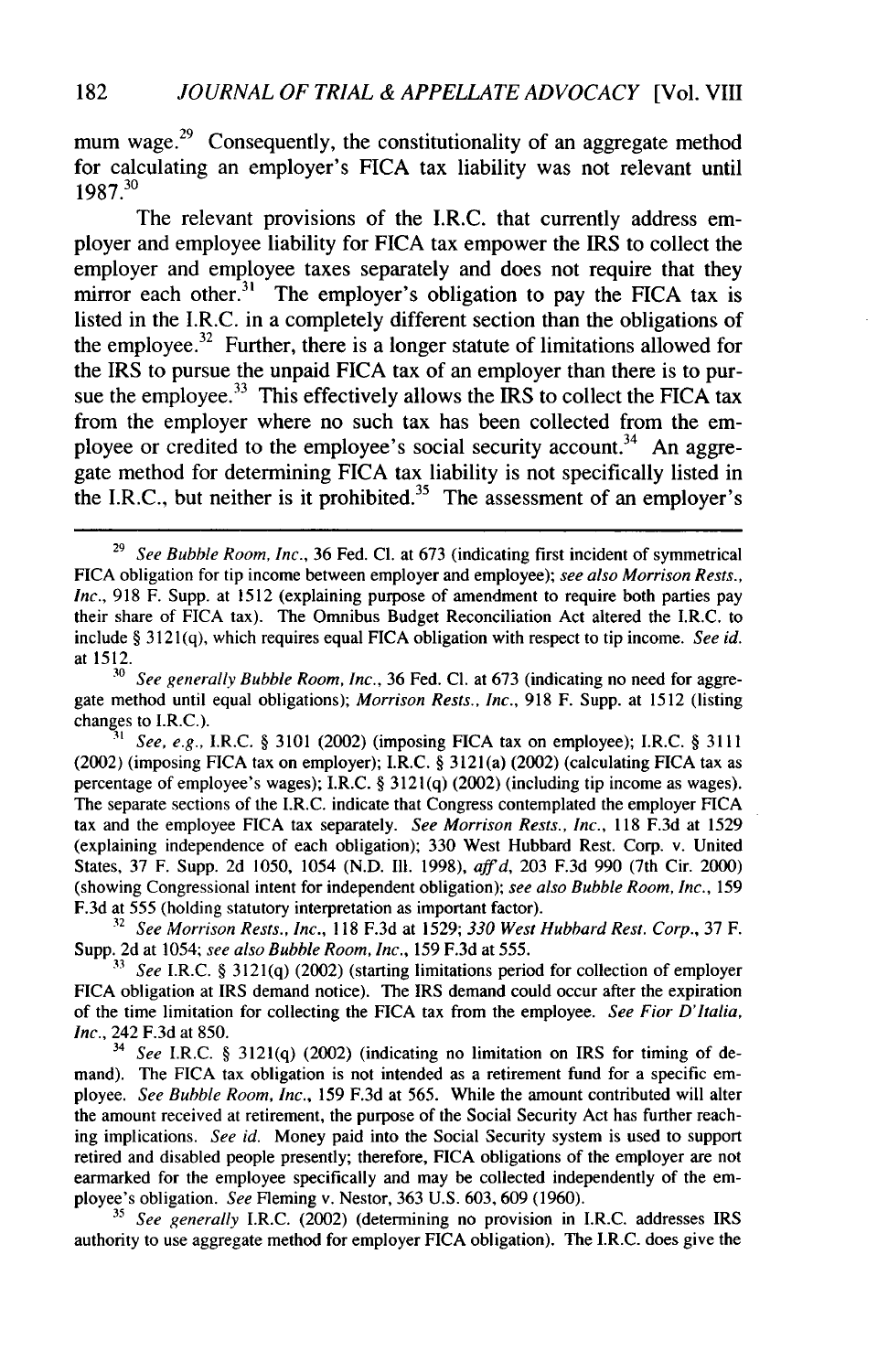*CASE COMMENT*

FICA tax liability by the IRS may be rebutted with regard to its accuracy, however, the estimate does carry with it the presumption of correctness.<sup>36</sup>

Opponents of the aggregate method for determining an employer's FICA tax liability claim that it is unreasonable for the IRS to use this method for several reasons.<sup>37</sup> First, the aggregate method does not take into account the fact that customers will generally tip at a lower percentage rate when paying by cash, or that most credit card companies charge a percentage of the bill for accepting the card.<sup>38</sup> Second, the method does not take into account the I.R.C. provisions that exempt FICA tax liability for tips that fall below twenty dollars in any given month or tip income that exceeds a certain amount for the whole year.<sup>39</sup> These two factors will consistently make the aggregate estimate higher than the actual amount.<sup>40</sup> Finally, these opponents argue that using the aggregate method of estimation will hold the employer responsible for taxes that it could not possibly know of in advance because they never possessed the tip income.<sup>41</sup> The method will encourage the employer to change its business practices in order to accurately account for the tips to avoid underpaying their portion of the FICA tax. $42$ 

**<sup>37</sup>***See supra* note 14 and accompanying text (showing reasonableness as bright line for estimate methods).

**<sup>38</sup>***See* Yukimura v. Comm'r, 1982 WL 10891 (U.S. Tax Ct., 1982) (indicating credit card tips generally higher than cash tips); *see also Bubble Room, Inc.,* 36 Fed. **Cl.** at 677 (explaining 3% charge by credit card companies passed on to wait staff). Using the credit card receipts to determine the average tip received does not take into account the fact that credit cardholders usually have more money than non-credit cardholders and will generally tip at a higher rate. *See Yukimura,* 1982 WL 10891.

**<sup>39</sup>***See* I.R.C. § 3121(a)(12)(B) (2002) (exempting FICA tax liability from tips amounting to less than \$20 per month); *see also* I.R.C. § 3121(a)(1) (2002) (exempting tip income from FICA liability exceeding amount fixed by Social Security Act). In 1991 the upper limit for **FICA** liability was \$55,400 and in 1992 it was \$55,500. *See Fior D'Italia, Inc.,* 242 F.3d at 846 n.4.

*<sup>40</sup>See supra* notes 37-38 and accompanying text (showing deficiencies in estimation method consistently raise assessments).

*<sup>41</sup>See* 330 West Hubbard Rest. Corp. v. United States, 37 F. Supp. 2d 1050, 1054 (N.D. Ill. 1998), *affd,* 203 F.3d 990, 993 (7th Cir. 2000) (stating restaurants that pool tips will know total amounts).

**<sup>42</sup>***See Bubble Room, Inc.,* 36 Fed. **Cl.** at 678 (insisting employers should not have to

IRS authority to "make the inquiries, determinations, and assessments of all taxes.., which have not been duly paid." I.R.C. § 6201(a) (2002). The I.R.C. does authorize the IRS to make estimates of unpaid income tax where suitable records have not been kept. *See* Mendelson v. Comm'r, 305 F.2d 519, 521-22 (7th Cir. 1962) (allowing estimate of waitress' gross receipts where no records exist); I.R.C. § 446(b) (2002).

**<sup>36</sup>***See, e.g.,* Palmer v. United States Internal Revenue Service, 116 F.3d 1309, 1312 (9th Cir. 1997) (explaining presumption of correctness shifts burden of proof to tax payer); United States v. Janis, 428 U.S. 433, 440 (1976) (holding IRS assessments carry presumption of correctness in refund suit); Psaty v. United States, 442 F.2d 1154, 1160 (3rd Cir. 1971) (showing Congressional intent was for burden shift); United States v. Lease, 346 F.2d 696, 700 (2nd Cir. 1965) (showing further evidence of burden shift).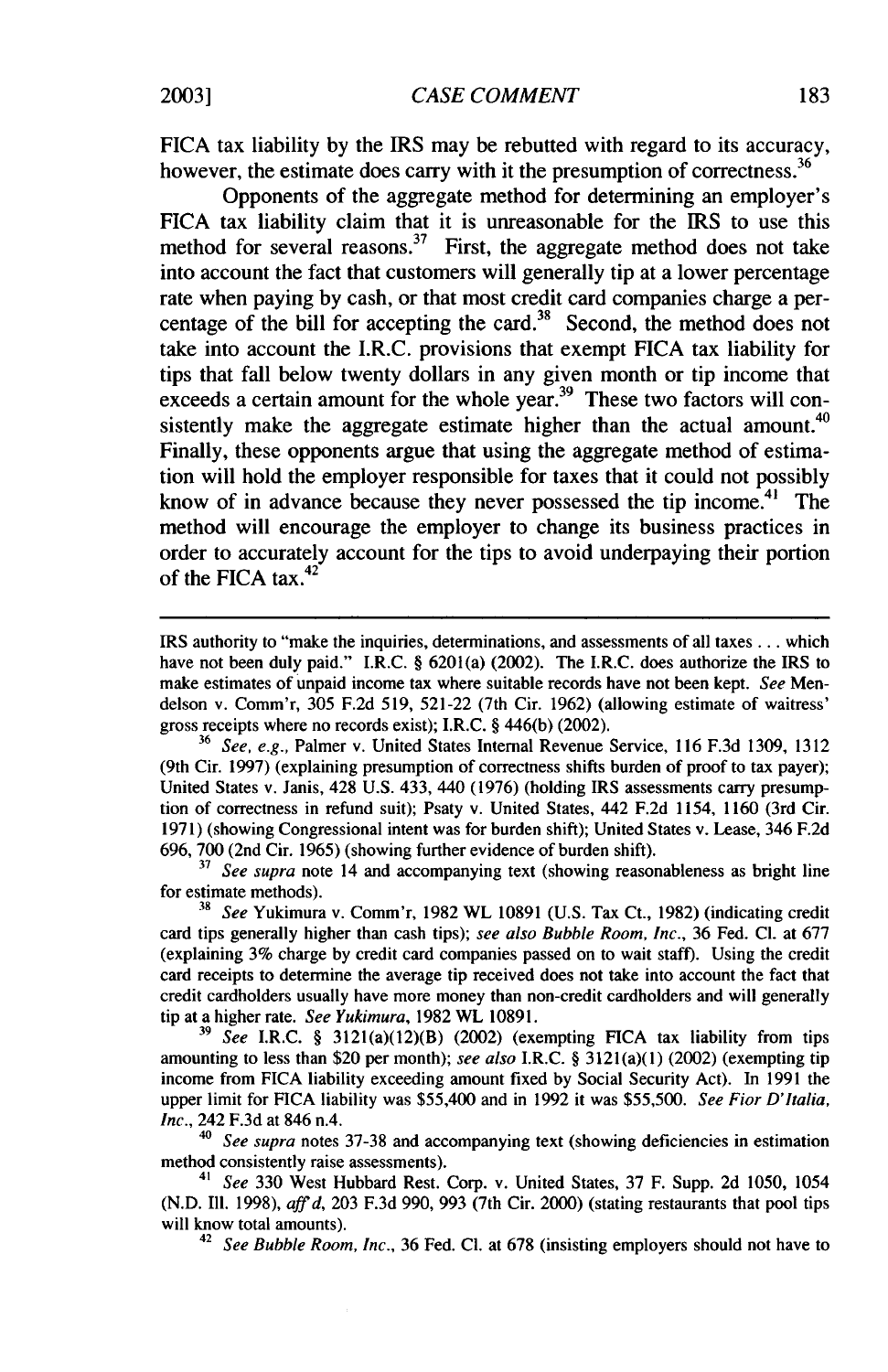*In United States v. Fior D'Italia,* the Supreme Court articulated that an aggregate method of accounting for determining Fior's FICA tax liability with respect to its employee's undeclared tip income was reasonable.<sup>43</sup> The I.R.C. provides the basis for allowing the IRS to collect the tax from the employer without simultaneously collecting the tax from the employees.44 The statute creates Fior's **FICA** tax obligation in a completely different section than the obligation of Fior's employees.<sup>45</sup> Further, it allows the IRS a longer statute of limitations to pursue Fior in an effort to collect the unpaid FICA taxes than it allows for the IRS to pursue Fior's employees.<sup>46</sup> The I.R.C. does not prohibit the IRS from using an aggregate method of accounting to calculate Fior's **FICA** tax liability, therefore, as long as the method is reasonable, the IRS may use it.<sup>47</sup>

The Court held the aggregate method of accounting was reasonable because it merely created a legal presumption of correctness.<sup>48</sup> Fior was free to rebut the presumption.<sup>49</sup> However, Fior chose to dispute the authority of the IRS to use the aggregate method of accounting rather than to

<sup>41</sup>*See* I.R.C. § 3101 (2002) (imposing **FICA** tax on employee); I.R.C. § 3111 (2002) (imposing FICA tax on employer). The separate sections of the I.R.C. imposing the FICA obligations on the employer and the employee indicate that Congress intended for the taxes to be collected separately. *Bubble Room, Inc.,* 159 F.3d at 555; *Morrison Rests., Inc.,* <sup>118</sup> F.3d at 1529; 330 West Hubbard Rest. Corp. v. United States, 37 F. Supp. 2d 1050, 1054 (N.D. Ill. 1998), *affd,* 203 F.3d 990 (7th Cir. 2000).

<sup>46</sup>*See* I.R.C. § 3121(q) (2002) (imposing a penalty for non-payment of tax only after IRS makes demand). The interest does not even begin to accrue for late payments of the employer portion of the **FICA** tax for unreported tip income until the IRS makes demand. *See Fior D'Italia, Inc.,* 122 **S.** Ct. at 2125-26. It is at the time of the demand that the IRS considers the income paid to the employee. *Id.* at 2126. Therefore, even when the employee never pays his or her portion of the tax, the IRS can still collect from the employer. *Id.*

**47** *See supra* note 34 and accompanying text (indicating no statutory provision prohibiting an aggregate method of accounting); *see also supra* note 14 and accompanying text (allowing any reasonable method of accounting when no income records exist).

*48 See Fior D'Italia, Inc.,* 122 **S.** Ct. at 2125 (explaining Fior's right to dispute accuracy of estimate). Fior did not persuade the Court with their argument that determining the amount of unreported tip income that was not subject to the FICA tax was impossible. *Id.* Proof of the inaccuracy was not required to be precise. *Id.* It need only prove that the estimate was inaccurate. *Id.*

*49 See id.*

police employee tip reporting).

<sup>43</sup>Fior D'Italia v. United States, 21 F. Supp. 2d 1097, 1098 (N.D. Cal. 1998), *affd,* 242 F.3d 844 (9th Cir. 2001), *rev'd,* 122 S.Ct. 2117, 2125 (2002); *see supra* note 14 and accompanying text (listing estimation methods that were held reasonable). Fior did not claim the estimate was inaccurate. *Id.* They merely claimed that the method of calculating the tax itself was patently inaccurate and therefore unreasonable. *Id.* The Supreme Court disagreed. *Id.*

<sup>&</sup>lt;sup>44</sup> *See Fior D'Italia, Inc., 122 S. Ct. at 2123 (noting language in relevant I.R.C. sec*tions not prohibitive of aggregate method). While the definitional portion of § 3121(q) does refer to the employer FICA obligation in terms of a single employee, the portion that creates the obligation speaks in the plural. *Id.*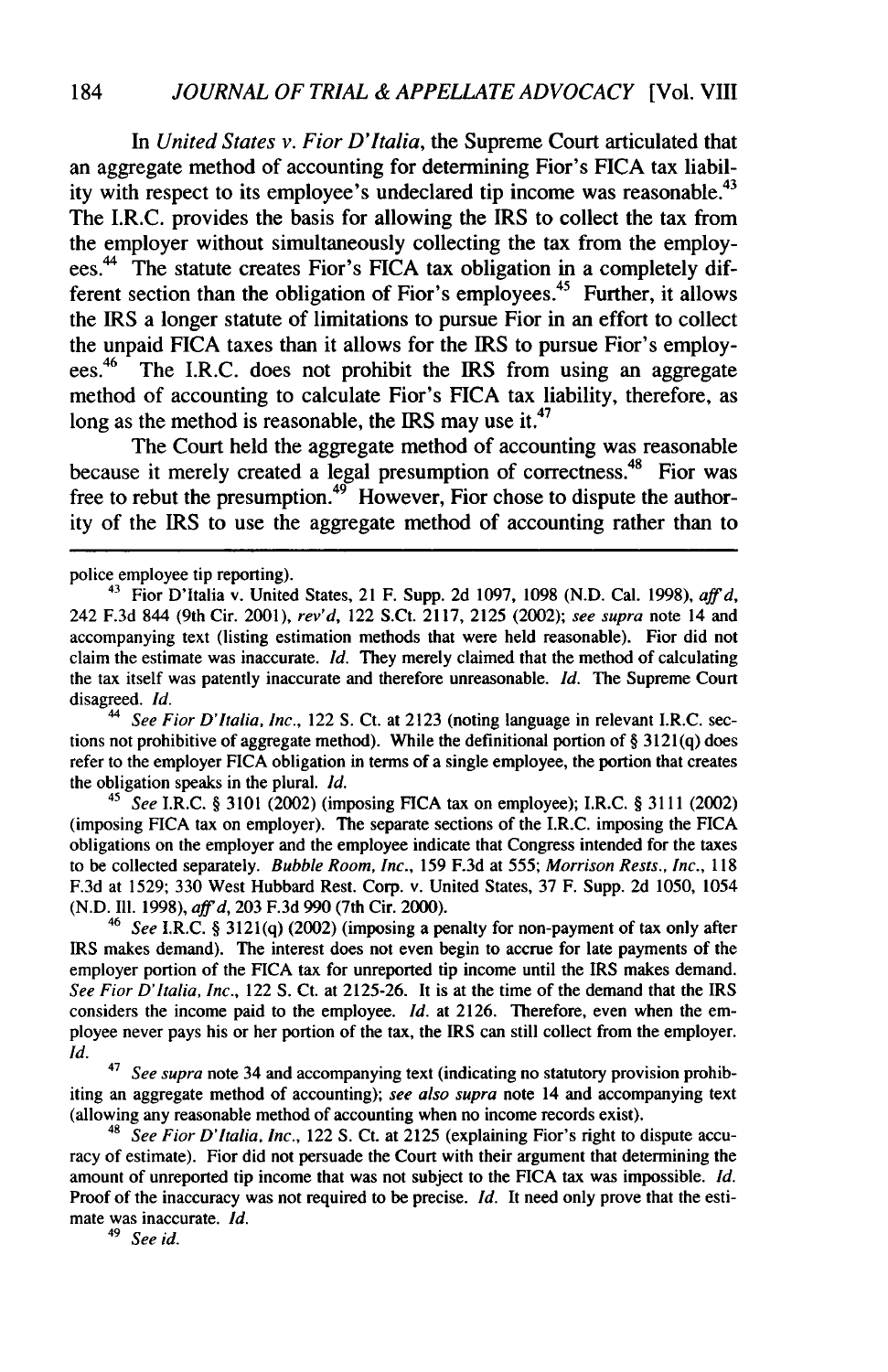dispute the accuracy of the calculation.<sup>50</sup> If an argument had been made that the FICA liability was too high because certain wages were impermissibly included and that a lower percentage should have been used in the calculation, the Court may have adjusted the amount.<sup>51</sup> Fior did not dispute the legal presumption of correctness, thus, the Court did not adjust the amount.<sup>52</sup> The Court did uphold the authority of the IRS to use the aggregate method of accounting and ordered Fior to pay the FICA **tax. <sup>53</sup>**

The Court's holding in *Fior D'Italia* creates a solution to the problem at bar.<sup>54</sup> It interpreted the I.R.C. correctly with regard to the authority of the IRS to use an aggregate method of accounting for undeclared tip income when determining the FICA liability of an employer.<sup>55</sup> The I.R.C. specifically creates an obligation for Fior to pay FICA tax as a percentage of all employee tip income.<sup>56</sup> The obligation is independent of the FICA tax liability incurred by Fior's employees.<sup>57</sup> The separate obligations are embodied by the different statutes of limitation applied with respect to collection of the FICA tax owed by Fior and its employees.<sup>58</sup> Further, the

4 *See generally Fior D'Italia, Inc.,* 122 S. Ct. 2117 (holding aggregate method allowable for employer FICA contribution).

**<sup>55</sup>***See supra* note 34 and accompanying text (explaining basis of authority of IRS power to use aggregate method). The I.R.C. allows the IRS to investigate and assess all unpaid taxes. I.R.C. § 6201(a) (2002). Estimates are specifically authorized for income tax when records are absent or incomplete. I.R.C. § 446 (2002). Opponents of this decision claim that Congress knew how to give the IRS the power to estimate as shown in section 446; therefore, the omission of the language in the I.R.C. provisions pertaining to the FICA tax proves the power was not conferred. *See Fior D'Italia, Inc.,* 242 F.3d at 849.

<sup>56</sup> I.R.C. § 3121(q) (2002); *see supra* note 28 and accompanying text (indicating I.R.C. amendment creating employer FICA obligation for employee tip income). *<sup>57</sup>See supra* notes 30-31 and accompanying text (imposing employer and employee

FICA obligations separately).

*-8 See supra* note 32 and accompanying text (noting interest on unpaid employer FICA tax for unreported tip income runs from time of demand). The IRS may assess and demand the employer portion of the FICA tax for unreported tip income at any time. *See* 330 West Hubbard Rest. Corp. v. United States, 37 F. Supp. 2d 1050, 1054 (N.D. **I11.** 1998), *affd,* 203 F.3d 990, 995 (7th Cir. 2000) (indicating no time limitation on IRS demand); Bubble Room, Inc. v. United States, 36 Fed. **Cl.** 659, 672 (1996), *rev'd,* 159 F.3d 553, 565 (1998) (showing employer **FICA** tax not due until IRS demand); Morrison Rests., Inc. v. United States, 918 F. Supp. 1506, 1512 (S.D. Ala. 1996), *rev'd,* 118 F.3d 1526, 1529 **(1** lth Cir. 1997) (holding employee tip estimate allowed beyond employee statute of limitations). The interest will not begin to accrue until the IRS makes a demand because the tip income is considered paid to the employee at the time of the demand. *330 West Hubbard Rest.*

*<sup>50</sup>*See Fior D'Italia, *Inc.,* 122 S. Ct. at 2125 (explaining basis of Fior's claim). Fior was required to pay the full amount of the demand because they stipulated the numbers used in the estimate were accurate and the method was held to be reasonable. *Id.*

<sup>&</sup>lt;sup>51</sup> See id. (suggesting alternative to Fior's claim).

<sup>52</sup>*Fior D'Italia,* Inc., 122 S. Ct. at 2127. The Court reversed the Ninth Circuit Court's decision. *Id.* at 2125. It suggested that if a separate claim had been made concerning the accuracy of the estimate, a remand would have been ordered to make the adjustment. *Id.*

*<sup>&</sup>quot; See id.*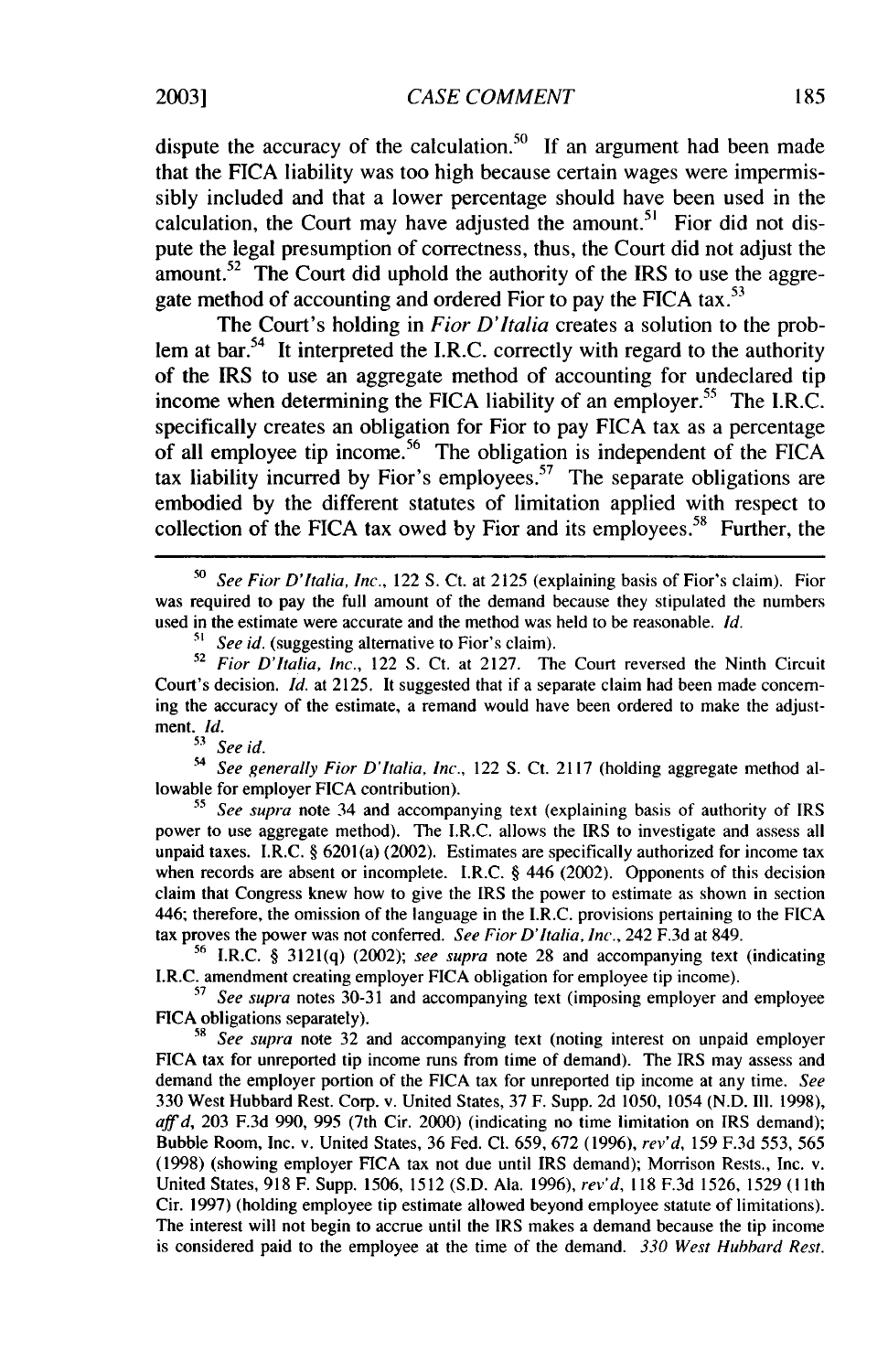aggregate method of accounting is reasonable because there is no other feasible way to assess and collect the FICA tax owed by Fior for the unreported tip income.<sup>59</sup>

The Court did not depart from existing law in its decision to allow the aggregate method of accounting for unreported tip income.<sup>60</sup> The IRS has always used reasonable estimates to determine tax liability where official records of income are not available to them.<sup>61</sup> There is no dispute as to the existence of Fior's FICA liability with regard to the unreported tip income, just the method of calculating the income.<sup>62</sup> If the Court had prohibited the IRS from the use of the aggregate method of accounting to determine Fior's FICA liability, the only other means to collect the taxes would be to audit each and every employee individually.<sup>63</sup> Since the IRS does not have the capacity to conduct all of these audits within the statute of limitations prescribed by the I.R.C., a decision against the aggregate method would effectively eliminate the liability of both the employer and the employee.<sup>64</sup> Further, the estimate did not eliminate Fior's ability to respond to the tax. $^{65}$  Fior could have disputed the accuracy of the estimation if he felt the estimation was too high.<sup>66</sup>

*59 Fior D'Italia, Inc.,* 122 S. Ct. at 2126. Barring an aggregate estimation of tip income, the IRS would be forced to audit every employee separately. *See Bubble Room, Inc.,* 159 F.3d at 567. The IRS does not have the resources to do this. *Id.*

*<sup>60</sup>See Fior D'Italia, Inc.,* 122 S. Ct. at 2127 (stating I.R.C. and case law sanctions use of reasonable aggregate estimates).

61 *See supra* note 14 and accompanying text (showing examples of IRS estimations of income when records unavailable). The IRS has the authority to calculate and demand all unpaid federal taxes. I.R.C. § 6201(a) (2002). This authority necessarily carries with it the power to decide the method of calculation. *See Fior D'Italia, Inc.,* 122 S. Ct. at 2122.

62 *Fior D'Italia, Inc.,* 122 **S.** Ct. at 2124-25. Fior contends that aggregate estimations will always be inflated and are therefore unreasonable. *See id.* at 2125. Given the thin profit margins experienced by the restaurant industry, the mistake could jeopardize the business. *See id.* at 2124.

63 *See Fior D'Italia, Inc.,* 242 F.3d at 850 (ordering employee audits to determine employer FICA liability). Individual audits of a restaurant's employees would require individual estimations because the records are still non-existent. *See* Mendelson v. Comm'r, 305 F.2d 519, 521-22 (7th Cir. 1962). There is no proof that this method would be any more accurate because these figures would also be estimates. *Fior D'Italia, Inc.,* 242 F.3d at 850.

*Corp.,* 203 F.3d at 995; Bubble Room, *Inc.,* 159 F.3d at 565; Morrison Rests., Inc., 118 F.3d at 1529. The employee portion of the FICA tax will be unrecoverable if the statute of limitations runs. *330 West Hubbard Rest. Corp.,* 203 F.3d at 995; *Bubble Room, Inc.,* 159 F.3d at 565; Morrison Rests., *Inc.,* 118 F.3d at 1529. The IRS considers the employee paid when he or she receives the money. *330 West Hubbard Rest. Corp.,* 203 F.3d at 995; *Bubble* Room, Inc., 159 F.3d at 565; *Morrison Rests., Inc.,* 118 F.3d at 1529. Consequently, the I.R.C. allows for employer payment without employee payment. *330 West Hubbard Rest. Corp.,* 203 F.3d at 995; *Bubble Room, Inc.,* 159 F.3d at 565; *Morrison Rest., Inc.,* 118 F.3d at 1529.

<sup>64</sup> *See supra* note 32 and accompanying text.

<sup>65</sup> *See supra* note 35 and accompanying text (explaining IRS assessments as presump-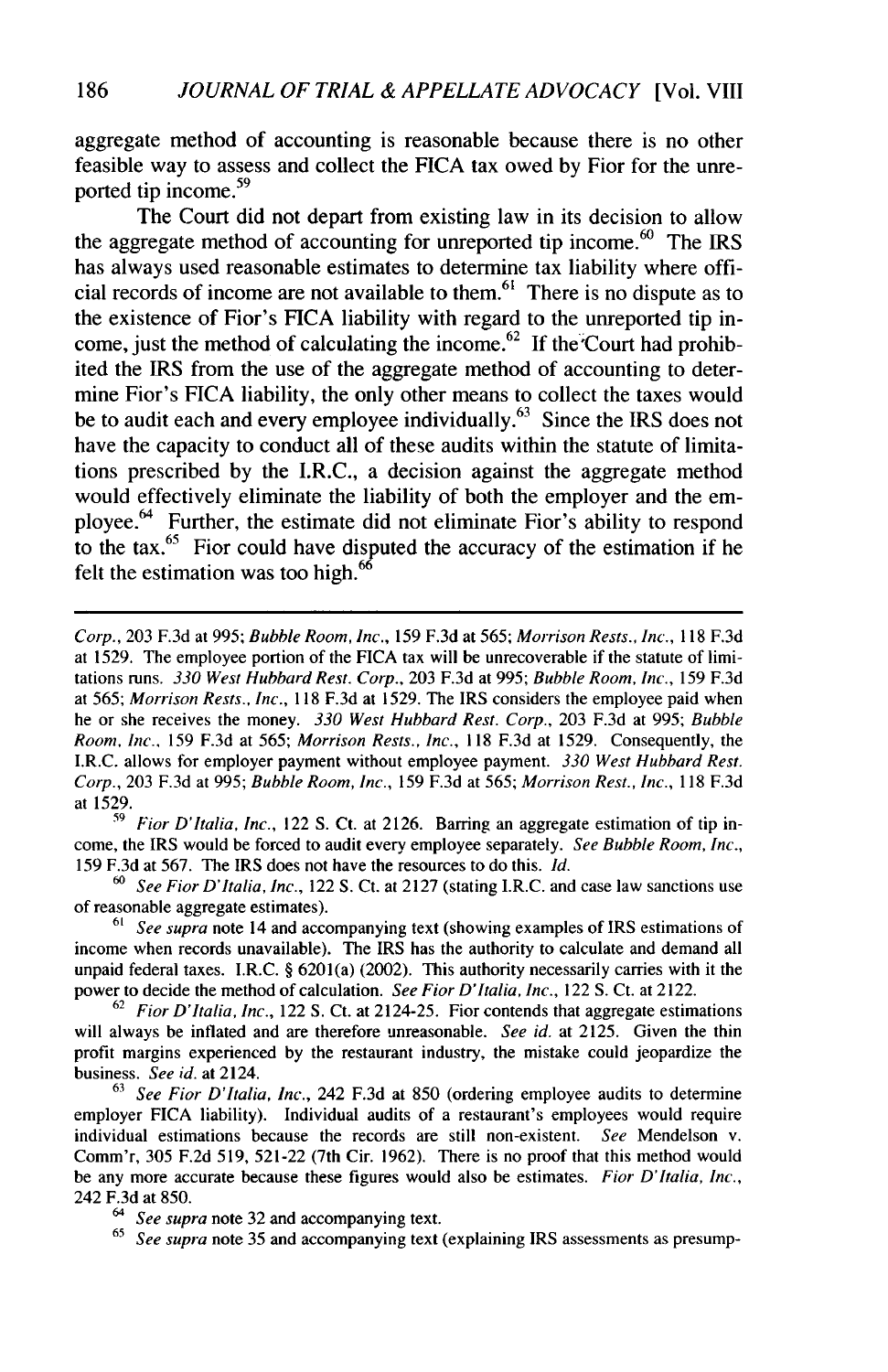Future litigation is likely to result from the Court's decision in Fior.<sup>67</sup> Restaurants and any other businesses that utilize a tipping system will probably alter their practices to eliminate the possibility of tips being unreported. $68$  They will either rid themselves of the gratuity system all together or they will create a scheme that pools the tips for accounting purposes before the income is distributed to the employees.<sup>69</sup> Congress has consistently opposed any statutory measure that attempts to force private business to alter its practices in an effort to improve record keeping.<sup>70</sup> The Court's decision may well be perceived as an attempt to alter the practices of private business.<sup>71</sup> Ultimately, Congress may be forced to address the issue to insure that appropriate taxes are levied without infringing on the right of private industries to run their businesses in the best way they see  $\frac{1}{2}$ fit.<sup>72</sup>

In *United States v. Fior D'Italia, Inc.,* the Court considered the issue of whether the law allows the aggregate method of accounting when determining the employer's FICA tax liability with regard to unreported tip income.<sup>73</sup> It held the I.R.C. allows for the collection of an employer's portion of the FICA tax without collecting the employee's portion.<sup>74</sup> It further

tively correct). The burden of proof is on the taxpayer to show the assessment is inaccurate. *See Psaty,* 442 F.2d at 1160.

**67** *See Fior D'Italia, Inc.,* 122 S. Ct. at 2130 (Souter, **J.** dissenting) (reasoning aggregate estimates anathema to I.R.C. exemption for employer records of tips). The I.R.C. specifically exempts employers from listing tip income on W-2 forms. I.R.C. § 6041(e) (2002). Allowing aggregate estimates of unreported tip income for employer FICA obligations will effectively minimize the benefit of the exemption and lead to future litigation. *See Fior D'Italia, Inc.,* 122 S. Ct. at 2130 (Souter, **J.** dissenting).

**<sup>69</sup>***See Fior D' Italia, Inc.,* 242 F.3d at 848 n.6 (claiming business cannot be forced to change practices to avoid over paying taxes). Aggregate estimates of tip income are allowed; therefore, businesses will likely change their practices. *See generally Fior D' Italia, Inc.,* 122 S. Ct. 2117.

*69 See Fior D'Italia, Inc.,* 242 F.3d at 848 (noting alternative measures to avoid owing taxes).

**70** *Fior D'Italia, Inc.,* 242 F.3d at 856 (McKeown, J., dissenting). The IRS had previously tried to coerce the employers into monitoring the employee's tip income. *See Fior D'Italia, Inc.,* 122 S. Ct. at 2126. Congress reacted to this pressure by enacting a law that gave a tax credit to the employer for all FICA taxes paid and a second that forbids the IRS from threatening an audit for not monitoring. *See id.*

*<sup>71</sup>See Fior D'Italia, Inc.,* 122 S. Ct. at 2130 (Souter, J., dissenting) (commenting on majority opinion concerning business practices). The majority rejected the policy of making employers alter their business practices. *Id.* However, the only argument made by the IRS to refute the contention that business practices would change was that employers should hire trustworthy employees. *Id.* n.3.

**<sup>72</sup>***See Fior D'Italia, Inc.,* 242 F.3d at 852. Even though the Court allowed aggregate estimates to be used, Congressional acts or Treasury Regulations will be required to address the forced change in business practices. *Id.*

**<sup>73</sup>***FiorD'Italia, Inc.,* 122 S. Ct. at 2121.

<sup>74</sup> See supra note 30 and accompanying text (showing I.R.C. contemplated separate

**<sup>66</sup>***Psaty,* 442 F.2d at 1160.